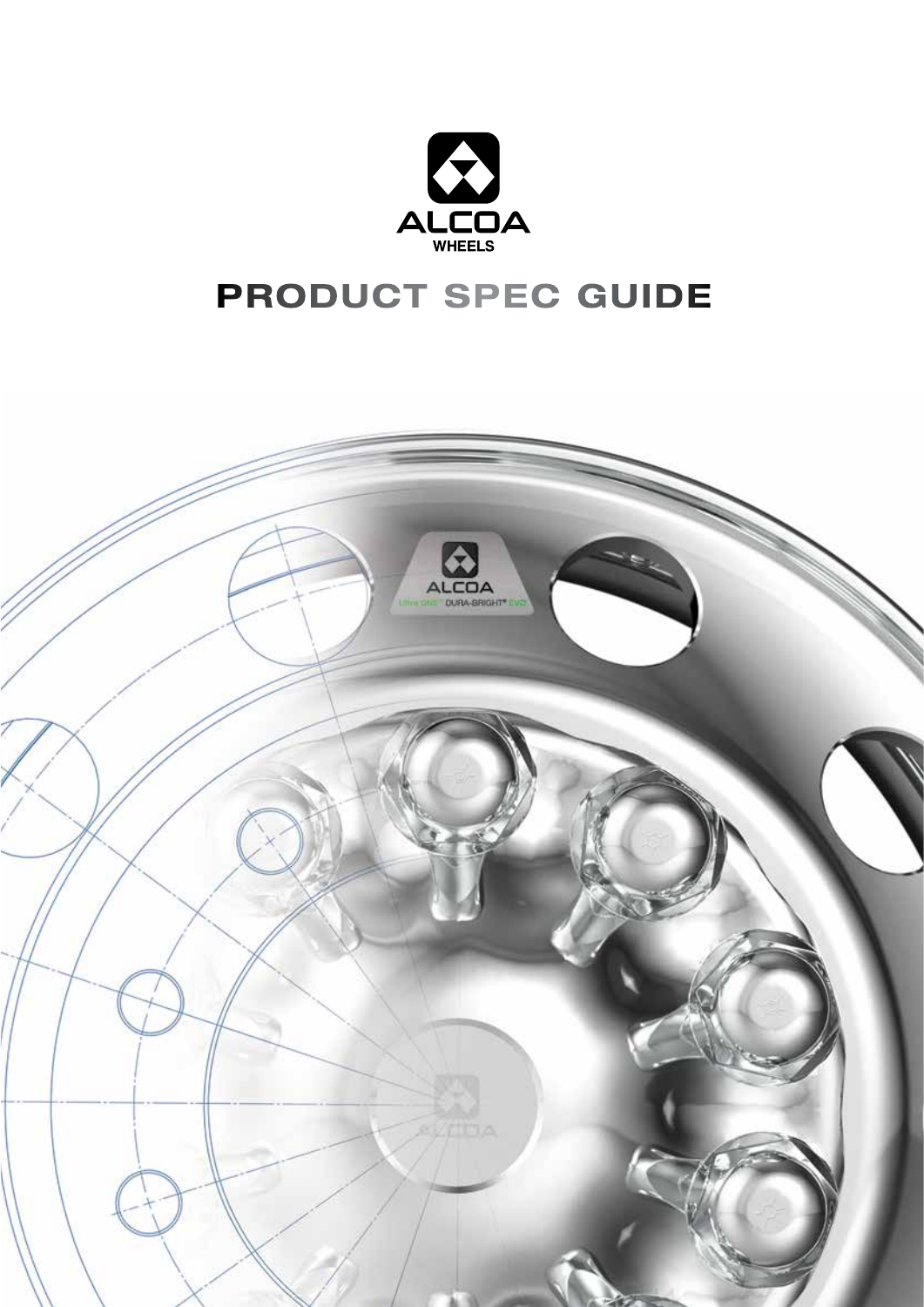

# WE'VE UPPED THE ANTE. Alcoa Ultra ONE<sup>®</sup> Wheels with MagnaForce<sup>®</sup> alloy

Alcoa LvL ONE® Wheels utilise advanced manufacturing and production process that optimises the wheel surface to produce a finish that is bright. Six times brighter than ordinary machine finished wheels.

- 10x more resistant to corrosion caused by road salts and weather elements
- 3x more resistant to harsh chemicals

## Alcoa LvL ONE® Wheels

## COUNT ON YOUR WHEELS LOOKING GREAT FOR THE LONG RUN.

- One-piece forged aluminium that's 5x stronger than steel
- True cool running extends tyre and brake life
- Five-year limited warranty for additional peace-of-mind

With a lower surface energy, less dirt and road grime stick to the wheel. And because patented Dura-Bright<sup>®</sup> EVC penetrates the aluminium, these wheels keep their shine and stay looking newer for longer, even after hundreds of washes\* and thousands of miles.

## Additional Benefits of all Alcoa Aluminium Wheels:

On ordinary wheels, a coating is typically applied as a layer that sits on top of the wheel surface. When scratched, water and salt can penetrate the coating, resulting in corrosion and further deterioration.





coated wheels.

## BREAKTHROUGH TECHNOLOGY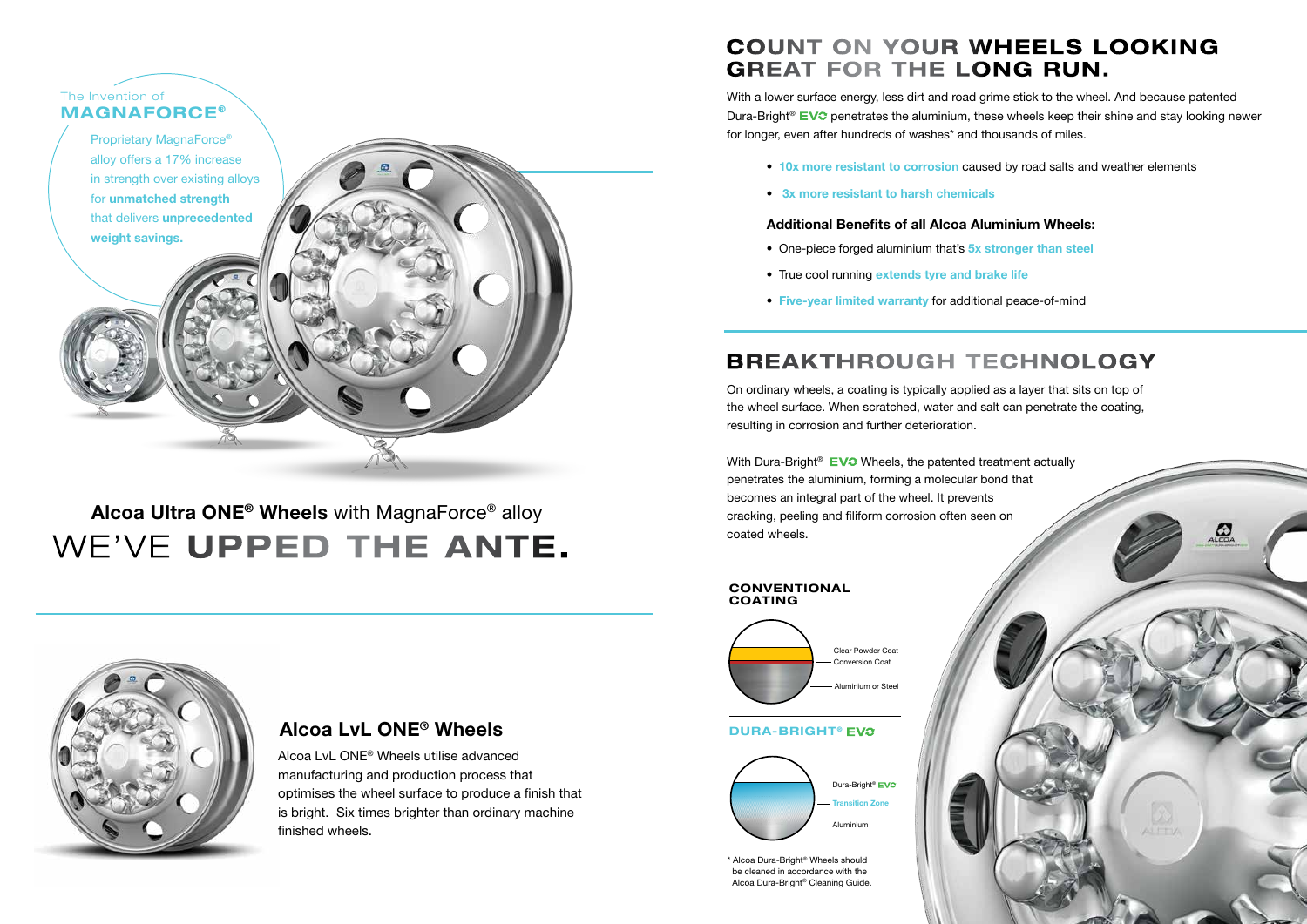

### **Alcoa Ultra ONE<sup>®</sup> Wheel** with MagnaForce<sup>®</sup> alloy

Alcoa's third generation Dura-Bright<sup>®</sup> EV<sup>3</sup> Wheels feature a new and improved surface treatment that stands stronger against tough conditions without the need to polish, and is better for the environment. And when it's time to clean, a simple soap and water wash gets you back on the road.

## **CHOOSE** Ultra ONE® Wheels

With a lower surface energy, less dirt and road grime sticks to the wheel. And because patented Dura-Bright<sup>®</sup> **EVC** penetrates the aluminium, these wheels keep their shine and stay looking newer for longer, even after hundreds of washes\* and thousands of kilometers.





## NO MORE POLISHING.

for unmatched strength and unprecedented weight savings

# HEAVY-DUTY **WITHOUT THE HEAVY.**

Alcoa Ultra ONE® Wheels with MagnaForce® alloy are now available in more sizes. Proprietary MagnaForce® alloy technology helps shed even more weight, making each wheel the lightest in the industry. The result? You can haul more every time you hit the road. And that's a nice lift to your bottom line.

#### Alcoa Dura-Bright<sup>®</sup> EV<sup>C</sup> Wheels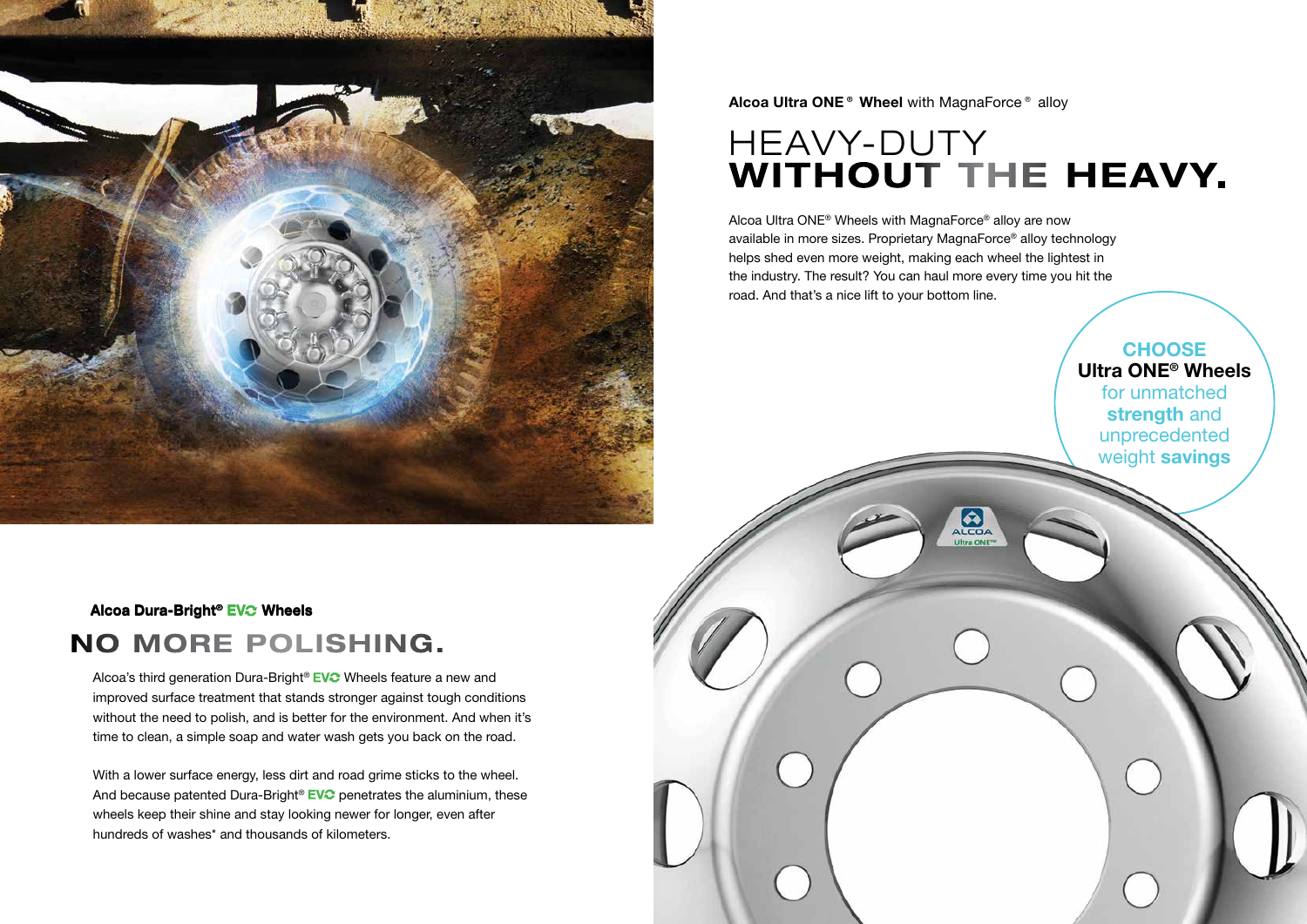| <b>WHEELS</b>                       |                       |                     |               |              |                       |                |                                 |                              |                          |                    |                       |                  |                                |                       | <b>AVAILADLL FINIOHLO</b> |                 |                           |                                   |  |              |                           |              |  |                          |                     |                         |  |                          |     |
|-------------------------------------|-----------------------|---------------------|---------------|--------------|-----------------------|----------------|---------------------------------|------------------------------|--------------------------|--------------------|-----------------------|------------------|--------------------------------|-----------------------|---------------------------|-----------------|---------------------------|-----------------------------------|--|--------------|---------------------------|--------------|--|--------------------------|---------------------|-------------------------|--|--------------------------|-----|
| <b>Wheel Size</b>                   | Part<br><b>Number</b> | <b>Replaces</b>     | Weight<br>Kgs | Max.<br>Load | <b>Offset</b><br>(mm) | Inset<br>(mm)  | <b>Disc</b><br><b>Thickness</b> | <b>Stud Hole</b><br>Dia (mm) | <b>Number</b><br>of Stud | <b>PCD</b><br>(mm) | Centre<br><b>Bore</b> | Mounting<br>Type | Valve                          | Origin                |                           | <b>POLISH</b>   |                           |                                   |  |              |                           |              |  | Dura-Bright <sup>®</sup> |                     |                         |  | Dura-Flange <sup>®</sup> | D/D |
|                                     |                       |                     |               | <b>Kgs</b>   |                       |                |                                 |                              | <b>Holes</b>             |                    | Dia (mm)              |                  |                                |                       |                           |                 |                           |                                   |  |              |                           |              |  |                          | 2357890123790123790 | $1 \mid 2 \mid 3$       |  |                          |     |
| 16.5 "Wheels                        |                       |                     |               |              |                       |                |                                 |                              |                          |                    |                       |                  |                                |                       |                           |                 |                           |                                   |  |              |                           |              |  |                          |                     |                         |  |                          |     |
| 16 x 5.50                           | 36070                 |                     | 10.3          | 1215         | N/A                   | 54.0           | N/A                             | 15.0                         | 6                        | 130                | 84                    | Stud             | N/A                            | <b>USA</b>            | $x \mid x$                |                 |                           |                                   |  | $x \mid x$   |                           |              |  |                          |                     |                         |  |                          |     |
| 16 x 5.50                           | 35301                 |                     | 8.3           | 1285         | 116.51                | 116.5          | 14                              | 32.5                         | 5                        | 203                | 146                   | Stud             | <b>TR553C</b>                  | AWPJ                  |                           |                 | $\times$                  | $\mathsf{X}$                      |  |              |                           |              |  |                          |                     |                         |  |                          |     |
| 16 x 5.50                           | 25180                 | 25080               | 7.4           | 1060         | 125.50                | 116.3          | 9                               | 16.0                         | 6                        | 205                | 161                   | Hub              | 54MS-00                        | USA/AWPJ              | $x \mid x \mid x$         |                 |                           |                                   |  |              | X X                       |              |  |                          |                     |                         |  |                          |     |
| 16 x 5.50                           | 35302                 |                     | 7.9           | 1285         | 115.01                | 101.0          | 14                              | 32.5                         | 5                        | 208                | 150                   | Stud             | <b>TR553C</b>                  | USA/AWPJ              |                           |                 | $\times$                  |                                   |  |              |                           |              |  |                          |                     |                         |  |                          |     |
| $16 \times 6.00$                    | 26000                 |                     | 8.6           | 1450         | 127.99                | 112.0          | 16                              | 32.5                         | 6                        | 222                | 164                   | Stud             | <b>TR553C</b>                  | USA/AWPJ              |                           |                 |                           |                                   |  |              |                           |              |  |                          |                     |                         |  |                          |     |
| 17.5 " Wheels<br>$17.5 \times 5.25$ | 65301                 |                     | 11.0          | 1750         | 120                   | 104.0          | 16                              | 32.5                         | 5                        | 203                | 146                   | Stud             | <b>TR544C</b>                  | AWPJ                  |                           |                 | $\sf X$                   |                                   |  |              |                           |              |  |                          |                     |                         |  |                          |     |
| 17.5 x 5.25                         | 65302                 |                     | 11.0          | 1750         | 120                   | 104.0          | 16                              | 32.5                         | 5                        | 208                | 150                   | Stud             | <b>TR554C</b>                  | AWPJ                  |                           |                 | $\boldsymbol{\mathsf{x}}$ |                                   |  |              |                           |              |  |                          |                     |                         |  |                          |     |
| 17.5 x 6.00                         | 66301                 |                     | 11.3          | 1750         | 127                   | 111.0          | 16                              | 32.5                         | $5\overline{5}$          | 203                | 146                   | Stud             | <b>TR544C</b>                  | <b>USA</b>            | $\mathsf{x}$              |                 | $\mathsf{X}$              |                                   |  |              |                           |              |  |                          |                     |                         |  |                          |     |
| 17.5 x 6.00                         | 66480                 | 66422               | 12.0          | 1810         | 127                   | 109.2          | 18                              | 21.5                         | 6                        | 205                | 160                   | Hub              | <b>TR554C</b>                  | AWPJ                  |                           |                 |                           | $\mathsf{X}$                      |  |              |                           |              |  |                          |                     |                         |  |                          |     |
| $17.5 \times 6.00$                  | 66281                 |                     | 13.8          | 1750         | 135                   | 116.4          | 19                              | 32.7                         | 6                        | 222                | 161                   | Hub              | <b>TR553C</b>                  | AWPJ                  | X                         |                 | $\times$                  |                                   |  |              |                           |              |  |                          |                     |                         |  |                          |     |
| 17.5 x 6.00                         | 66311                 |                     | 13.9          | 1750         | 135                   | 116.4          | 19                              | 32.5                         | 6                        | 222                | 164                   | Stud             | <b>TR553C</b>                  | AWPJ                  |                           |                 | $\times$                  | $\times$                          |  |              |                           |              |  |                          |                     |                         |  |                          |     |
| $17.5 \times 6.00$                  | 66312                 |                     | 11.4          | 1750         | 135                   | 117.6          | 17                              | 32.5                         | 6                        | 222                | 164                   | Stud             | N/A                            | AWPJ                  | $\times$                  |                 | $\times$                  |                                   |  |              |                           |              |  |                          |                     |                         |  |                          |     |
| 17.5 x 6.00                         | 66313                 |                     | 11.3          | 1750         | 135.8                 | 117.8          | 18                              | 32.5                         | 6                        | 222                | 164                   | Stud             | <b>TR553C</b>                  | AWPJ                  |                           |                 |                           |                                   |  |              |                           |              |  |                          |                     |                         |  |                          |     |
| $17.5 \times 6.00$                  | 66320                 |                     | 12.7          | 2500         | 133                   | 113.9          | 19                              | 26.5                         | 10 <sup>1</sup>          | 225                | 176                   | Hub              | <b>TR553D</b>                  | <b>USA</b>            | x   x   x   x             |                 |                           |                                   |  |              |                           |              |  |                          |                     |                         |  |                          |     |
| 17.5 x 6.75                         | 66140                 |                     | 13.5          | 2740         | N/AP                  | 0.0            | 21                              | 17.3                         | 8                        | 165                | 121                   | Hub              | <b>TR552</b>                   | <b>USA</b>            |                           |                 |                           |                                   |  |              | X                         |              |  |                          |                     |                         |  |                          |     |
| $17.5 \times 6.75$                  | 66540                 |                     | 12.8          | 1590         | N/AP                  | 0.0            | 16                              | 15.8                         | 8                        | 165                | 131                   | Cone             | <b>TR552</b>                   | <b>USA</b>            |                           |                 |                           |                                   |  |              |                           |              |  |                          |                     |                         |  |                          |     |
| 17.5 x 6.75                         | 66307                 |                     | 13.8          | 2300         | 141                   | 119.9          | 21                              | 31.0                         | 10                       | 222                | 165                   | Stud             | <b>TR553C</b>                  | <b>USA</b>            |                           | X               |                           | $\mathsf{X}$                      |  |              |                           |              |  |                          |                     |                         |  |                          |     |
| $17.5 \times 6.75$                  | 66371                 |                     | 13.5          | 2240         | 135                   | 116.4          | 19                              | 32.5                         | 6                        | 222                | 164                   | Stud             | <b>TR553C</b>                  | <b>USA</b>            |                           |                 | $\times$                  |                                   |  |              |                           |              |  |                          |                     |                         |  |                          |     |
| 17.5 x 6.75                         | 66373                 |                     | 12.4          | 2060         | 137                   | 118.4          | 19                              | 32.5                         | 6                        | 222                | 164                   | Stud             | <b>TR553C</b>                  | AWPJ                  |                           |                 | $\times$                  |                                   |  |              |                           |              |  |                          |                     |                         |  |                          |     |
| $17.5 \times 6.75$                  | 66382                 |                     | 13.9          | 3000         | 137                   | 117.0          | 20                              | 26.7                         | 10 <sup>1</sup>          | 225                | 176                   | Hub              | <b>TR554C</b>                  | AWPJ                  |                           |                 | $\times$                  |                                   |  |              |                           | $\mathsf{X}$ |  |                          |                     |                         |  |                          |     |
| 17.5 x 6.75                         | 66182                 | 66082               | 13.7          | 2500         | 143                   | 123.0          | 20                              | 26.7                         | 6<br>8                   | 245                | 202                   | Hub              | 54MS-00                        | AWPJ                  | $X \mid$                  |                 |                           |                                   |  |              |                           | $\mathsf{X}$ |  |                          |                     |                         |  |                          |     |
| 17.5 x 6.75<br>19.5 " Wheels        | 66347                 |                     | 13.6          | 2500         | 141                   | 119.9          | 21                              | 24.8                         |                          | 275                | 221                   | Hub              | <b>TR553C</b>                  | <b>USA</b>            |                           | $\vert$ X       |                           |                                   |  |              |                           |              |  |                          |                     |                         |  |                          |     |
| $19.5 \times 6.00$                  | 76332                 |                     | 15.7          | 1900         | 5.3                   | 117.1          | 18                              | 32.5                         | 6                        | 222                | 164                   | Stud             | <b>TR553C</b>                  | <b>USA</b>            |                           |                 | $\times$                  |                                   |  |              | $x \mid x \mid x$         |              |  |                          |                     |                         |  |                          |     |
| $19.5 \times 6.00$                  | 76320                 |                     | 14.9          | 1815         | 5.4                   | 118.1          | 18                              | 15.2                         | 10                       | 225                | 170                   | Hub              | <b>TR553C</b>                  | USA/AWPJ              |                           | $X \mid X$      |                           | $\mathsf{X}$                      |  |              | $x \mid x \mid x$         |              |  |                          |                     |                         |  |                          |     |
| $19.5 \times 6.00$                  | 76380                 |                     | 15.0          | 1705         | 5.4                   | 118.1          | 18                              | 15.2                         | 8                        | 225                | 170                   | Hub              | <b>TR553C</b>                  | <b>USA</b>            |                           | X X             |                           | $\mathsf{X}$                      |  |              |                           |              |  |                          |                     |                         |  |                          |     |
| 19.5 x 6.75                         | 76471                 |                     | 17.4          | 2500         | 5.4                   | 114.7          | 22                              | 32.5                         | 6 & 7                    | 222                | 164                   | Stud             | <b>TR553C</b>                  | AWPJ                  |                           |                 | Χ                         |                                   |  |              |                           |              |  |                          |                     |                         |  |                          |     |
| $19.5 \times 6.75$                  | 76342                 |                     | 16.9          | 2500         | 5.8                   | 126.7          | 20                              | 26.7                         | 8                        | 275                | 221                   | Hub              | 70MS-07                        | AWPJ                  |                           |                 | $\times$                  |                                   |  |              |                           |              |  |                          |                     |                         |  |                          |     |
| 19.5 x 6.75RW                       | 76542                 | 76449               | 13.6          | 2270         | 5.6                   | 123.0          | 18                              | 26.7                         | 8                        | 275                | 221                   | Hub              | <b>TR553C</b>                  | AWPJ                  |                           | ΙX              |                           | $\mathsf{X}$                      |  |              | $X$ $\mid$ $X$ $\mid$ $X$ |              |  |                          |                     |                         |  |                          |     |
| $19.5 \times 6.75$                  | 76641                 |                     | 17.2          | 2500         | 5.8                   | 126.7          | 20                              | 32.7                         | 8                        | 275                | 221                   | Hub              | 70MS-07                        | <b>USA</b>            |                           |                 | $\times$                  |                                   |  |              |                           |              |  |                          |                     |                         |  |                          |     |
| 19.5 x 6.75                         | 76335                 |                     | 16.7          | 2500         | 5.8                   | 125.4          | 22                              | 32.5                         | 8                        | 285                | 221                   | Stud             | <b>TR553C</b>                  | AWPJ                  |                           |                 |                           |                                   |  |              |                           | ΙX           |  |                          |                     |                         |  |                          |     |
| 19.5 x 7.50                         | 77345                 |                     | 17.8          | 3000         | 6.1                   | 134.1          | 21                              | 32.8                         | 8                        | 275                | 221                   | Hub              | 54MS-00                        | AWPE                  |                           | $\mathsf{X}$    | $\times$                  | $\mathsf{X}$                      |  |              |                           | $x \mid x$   |  |                          |                     | $\mathsf{X}$            |  |                          |     |
| 19.5 x 7.50                         | 77346                 |                     | 17.9          | 3000         | 6.1                   | 134.1          | 21                              | 30.8                         | 8                        | 275                | 221                   | Hub              | 54MS-00                        | AWPE                  | x   x   x   x             |                 |                           | $\mathsf{X}$                      |  |              | $x \mid x \mid x \mid x$  |              |  | $x \mid x \mid x \mid x$ |                     |                         |  |                          |     |
| 19.5 x 7.50                         | 77347                 |                     | 18.0          | 3000         | 6.1                   | 134.1          | 21                              | 24.7                         | 8                        | 275                | 221                   | Hub              | 54MS-00                        | AWPE                  | $x \mid x \mid x \mid x$  |                 |                           | X                                 |  |              | X X X X                   |              |  | $x \mid x \mid x \mid x$ |                     |                         |  |                          |     |
| 19.5 x 7.5RW                        | 77349                 | 77340               | 17.5          | 3000         | 6.1                   | 133.9          | 21                              | 24.8                         | 8                        | 275                | 221                   | Hub              | <b>TR553C</b>                  | <b>USA</b>            |                           | $x \mid x$      |                           | $\mathsf{X}$                      |  |              |                           |              |  |                          |                     |                         |  |                          |     |
| 19.5 x 7.5RW                        | 77362                 | 77360               | 17.1          | 3040         | 6.1                   | 132.8          | 22                              | 26.7                         | 10 <sup>1</sup><br>8     | 286                | 220                   | Hub              | <b>TR553C</b>                  | <b>USA</b>            | $\times$                  | X X<br> x x     |                           | X                                 |  |              | $x \mid x \mid x$         |              |  |                          |                     |                         |  |                          |     |
| 19.5 x 8.25<br>19.5 x 8.25          | 78345<br>78346        |                     | 18.6<br>18.6  | 3150<br>3150 | 6.6                   | 146.8<br>146.8 | 21<br>21                        | 32.8<br>30.8                 | 8                        | 275<br>275         | 221<br>221            | Hub<br>Hub       | 54MS-00<br>54MS-00             | AWPE<br>AWPE          | $x \mid x \mid x \mid x$  |                 |                           | $\vert$ X $\vert$<br>$\mathsf{X}$ |  |              | $x \mid x \mid x \mid x$  | X X          |  | $x \mid x \mid x \mid x$ |                     | $\mathsf{X}$            |  |                          |     |
| 19.5 x 8.25                         | 78347                 |                     | 18.8          | 3150         | 6.6<br>6.6            | 146.8          | 21                              | 24.8                         | 8                        | 275                | 221                   | Hub              | 54MS-00                        | AWPE                  | $x \mid x \mid x \mid x$  |                 |                           |                                   |  |              | $X$ $X$ $X$ $X$           |              |  | X X X                    |                     |                         |  |                          |     |
| 19.5 x 14.00                        | 74340                 |                     | 23.7          | 4500         | N/AP                  | 0.0            | 25                              | 26.7                         | 8                        | 275                | 221                   | Hub              | 40MS-00                        | AWPE                  | N                         | $\vert x \vert$ |                           |                                   |  |              | $\times$                  |              |  |                          |                     |                         |  |                          |     |
| 19.5 x 14.00                        | 74345                 |                     | 23.5          | 4500         | N/AP                  | 0.0            | 25                              | 32.8                         | 8                        | 275                | 221                   | Hub              | 40MS-00                        | AWPE                  | $x \mid$                  | X               |                           |                                   |  |              |                           |              |  |                          |                     |                         |  |                          |     |
| 22.5 " Wheels                       |                       |                     |               |              |                       |                |                                 |                              |                          |                    |                       |                  |                                |                       |                           |                 |                           |                                   |  |              |                           |              |  |                          |                     |                         |  |                          |     |
| 22.5 x 7.50                         | 87340                 |                     | 24.0          | 3310         | 6.3                   | 138.0          | 21                              | 26.7                         | 8                        | 275                | 221                   | Hub              | <b>TR555D</b>                  | AWPJ                  |                           |                 |                           | X                                 |  |              |                           |              |  |                          |                     |                         |  |                          |     |
| 22.5 x 7.50                         | 87348                 |                     | 23.9          | 3310         | 6.3                   | 138.0          | 21                              | 32.7                         | 8                        | 275                | 221                   | Hub              | <b>TR555D</b>                  | AWPJ                  |                           |                 |                           | $\mathsf{X}$                      |  |              |                           |              |  |                          |                     |                         |  |                          |     |
| 22.5 x 7.50                         | 87334                 |                     | 25.5          | 3450         | 6.4                   | 137.6          | 24                              | 32.5                         | 8                        | 285                | 221                   | Stud             | <b>TR554D</b>                  | AWPJ                  | $\times$                  |                 | $\mathsf{X}$              |                                   |  |              |                           |              |  |                          |                     |                         |  |                          |     |
| 22.5 x 7.50                         | 87335                 |                     | 25.5          | 3520         | 6.4                   | 137.6          | 24                              | 32.5                         | 8                        | 285                | 221                   | Stud             | <b>TR554C</b>                  | USA/AWPE/AWPM         |                           |                 | x                         |                                   |  |              |                           |              |  |                          |                     |                         |  |                          |     |
| 22.5 x 7.50                         | 87360                 |                     | 23.8          | 3310         | 6.3                   | 138.0          | 21                              | 26.7                         | 10                       | 286                | 220                   | Hub              | <b>TR555D</b>                  | <b>AWPM</b>           |                           |                 |                           | $\mathsf{X}$                      |  |              |                           |              |  |                          |                     |                         |  |                          |     |
| 22.5 x 7.50                         | 87451                 |                     | 23.8          | 3550         | 6.3                   | 137.8          | 22                              | 32.8                         | 10 <sup>1</sup>          | 335                | 281                   | Hub              | 70MS-07                        | USA/AWPE/AWPM         |                           |                 | $\times$                  | $\mathsf{X}$                      |  |              |                           | $\mathsf{X}$ |  |                          |                     | $\mathsf X$             |  |                          |     |
| 22.5 x 7.50                         | 87452                 | 87352               | 23.9          | 3550         | 6.3                   | 137.8          | 22                              | 26.7                         | 10 <sup>1</sup>          | 335                | 281                   | Hub              | 70MS-07                        | AWPE                  | $x \mid$                  |                 | $\mathsf{X}$              | $\mathsf{X}$                      |  |              |                           | x            |  |                          |                     | $\overline{\mathsf{x}}$ |  |                          |     |
| 22.5 x 7.50                         | 87453                 | 87357               | 23.9          | 3550         | 6.3                   | 137.8          | 22                              | 26.3                         | 10                       | 335                | 281                   | Hub              | 70MS-07                        | AWPE                  |                           |                 | X                         |                                   |  |              |                           | $\mathsf{X}$ |  |                          |                     |                         |  |                          |     |
| 22.5 x 7.50                         | 87454                 |                     | 23.8          | 3550         | 6.3                   | 137.8          | 22                              | 32.8                         | 10                       | 335                | 281                   | Hub              | 70MS-07SE                      | AWPE                  | $\times$                  |                 | $\mathsf X$               |                                   |  |              |                           |              |  |                          |                     |                         |  |                          |     |
| 22.5 x 7.50                         | 87152                 |                     | 23.0          | 3550         | 6.4                   | 140.4          | 22                              | 26.7                         | 10                       | 335                | 281                   | Hub              | MS70-7                         | AWPE                  |                           |                 | $\times$                  |                                   |  | $\mathsf{X}$ |                           | $\mathsf{X}$ |  | $\mathsf{X}$             |                     |                         |  |                          |     |
| 22.5 x 8.25<br>22.5 x 8.25          | 88344<br>88348        | 88342, 88341, 88340 | 22.2<br>22.0  | 3355<br>3355 | 6.7<br>6.7            | 147.1<br>147.1 | 22<br>22                        | 26.7<br>32.7                 | 8<br>8                   | 275<br>275         | 221<br>221            | Hub<br>Hub       | <b>TR554D</b><br><b>TR554D</b> | USA/AWPE/AWPM<br>AWPJ |                           |                 |                           | $\vert$ X $\vert$<br>$\mathsf{X}$ |  |              |                           |              |  |                          |                     |                         |  |                          |     |
| 22.5 X 8.25                         | 88336                 |                     | 22.8          | 3356         | 6.6                   | 143.3          | 24                              | 32.5                         | 8                        | 285                | 221                   | Stud             | <b>TR544D</b>                  | AWPJ                  |                           |                 |                           | $\mathsf{X}$                      |  |              |                           |              |  |                          | $\times$            | $\mathsf X$             |  |                          |     |
| 22.5 x 8.25                         | 88334                 |                     | 25.7          | 3650         | 6.5                   | 140.6          | 24                              | 32.5                         | 8                        | 285                | 221                   | Stud             | <b>TR555D</b>                  | <b>USA</b>            |                           |                 | X                         |                                   |  |              |                           | $\mathsf{X}$ |  | $\mathsf{X}$             |                     |                         |  |                          |     |
| 22.5 x 8.25                         | 88335                 |                     | 25.9          | 3725         | 6.5                   | 139.6          | 25                              | 32.5                         | 8                        | 285                | 221                   | Stud             | <b>TR554C</b>                  | USA/AWPE/ AWPM        |                           |                 | $\mathsf{X}$              |                                   |  |              |                           | $\mathsf{X}$ |  |                          |                     |                         |  |                          |     |
| 22.5 x 8.25                         | 88311                 | 88310, 88300        | 23.6          | 3265         | 6.7                   | 144.1          | 25                              | 31.0                         | 10                       | 286                | 222                   | Stud             | <b>TR555D</b>                  | <b>AWPM</b>           |                           |                 |                           | $\mathsf{X}$                      |  |              |                           | $\mathsf{X}$ |  |                          |                     |                         |  |                          |     |
| 22.5 x 8.25                         | 88361                 |                     | 24.1          | 3310         | 6.7                   | 147.6          | 21                              | 31.0                         | 10 <sup>1</sup>          | 286                | 220                   | Hub              | <b>TR555D</b>                  | USA/AWPM              |                           |                 | X                         | $\mathsf{X}$                      |  |              |                           | $\mathsf{X}$ |  |                          |                     | $\mathsf X$             |  |                          |     |
| 22.5 x 8.25                         | 88367                 | 88364, 88362, 88360 | 20.3          | 3355         | 6.6                   | 147.1          | 20                              | 26.7                         | 10                       | 286                | 220                   | Hub              | <b>TR554D</b>                  | AWPE/AWPM             | x   x   x   x             |                 |                           | $\mathsf{X}$                      |  |              | $x \mid x \mid x \mid x$  |              |  | x   x                    | $\times$            | $X$ $X$ $X$             |  |                          |     |
| 22.5 x 8.25                         | 88467                 |                     | 23.8          | 3310         | 6.7                   | 146.9          | 22                              | 26.7                         | 10                       | 286                | 220                   | Hub              | <b>TR555D</b>                  | <b>USA</b>            | $x \mid x \mid x \mid x$  |                 |                           |                                   |  |              | $X$ $X$ $X$ $X$           |              |  |                          |                     |                         |  |                          |     |



## TECHNICAL DATA ALCOA WHEELS

#### AVAILABLE FINISHES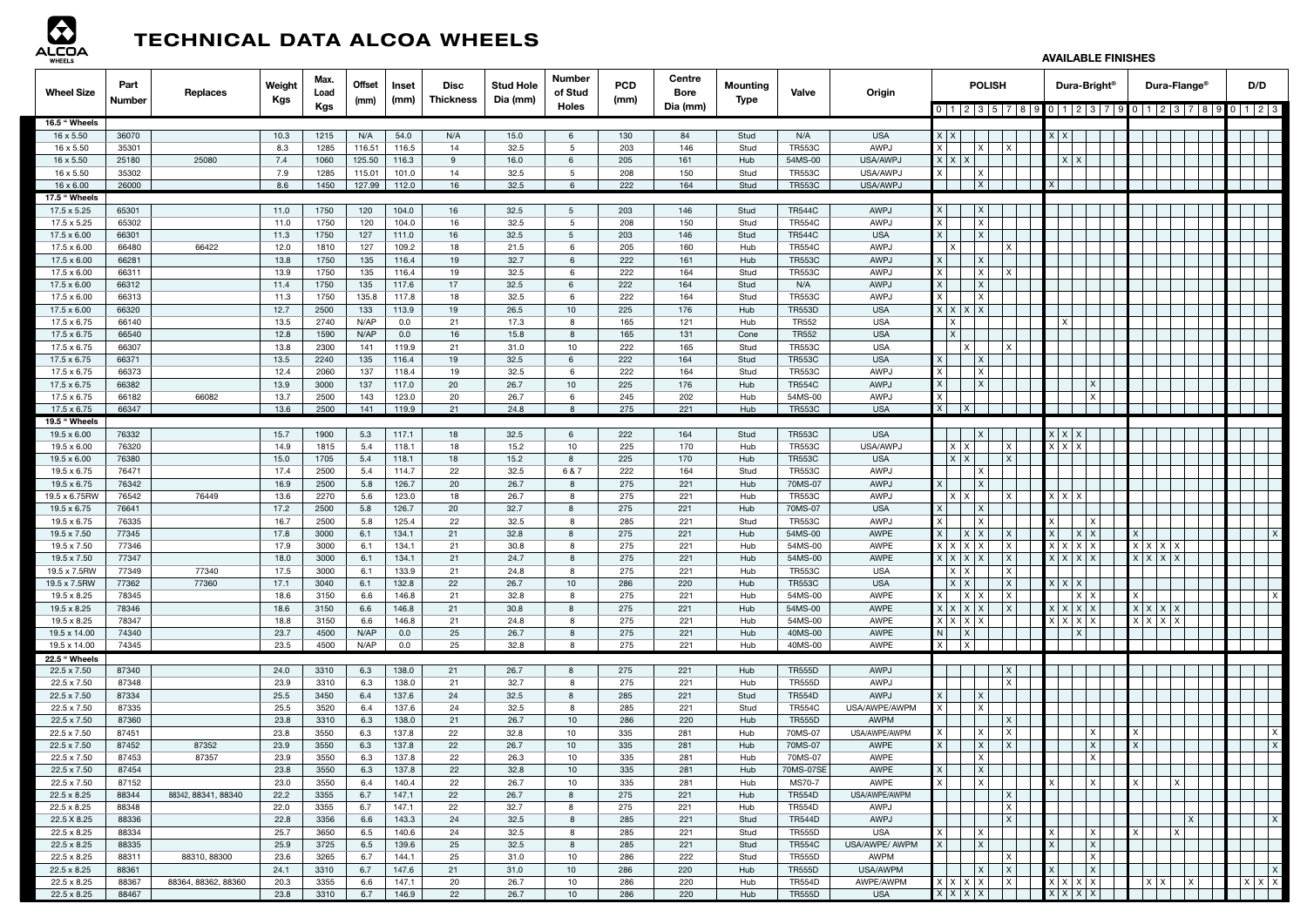## TECHNICAL DATA ALCOA WHEELS<br>AVAILABLE FINISHES

| <b>Wheel Size</b>                        | Part<br>Number | <b>Replaces</b>                     | Weight<br><b>Kgs</b> | Max.<br>Load<br><b>Kgs</b> | <b>Offset</b><br>(mm) | <b>Inset</b><br>(mm) | <b>Disc</b><br>Thickness | <b>Stud Hole</b><br>Dia (mm) | Number<br>of Stud<br><b>Holes</b>  | <b>PCD</b><br>(mm) | Centre<br><b>Bore</b><br>Dia (mm) | <b>Mounting</b><br><b>Type</b> | <b>Valve</b>                     | Origin                   | <b>POLISH</b><br>$012357890123790123789012378901237$ |              |                           |                                                            | Dura-Bright <sup>®</sup>             | Dura-Flange <sup>®</sup> |                           |  | D/D          |  |
|------------------------------------------|----------------|-------------------------------------|----------------------|----------------------------|-----------------------|----------------------|--------------------------|------------------------------|------------------------------------|--------------------|-----------------------------------|--------------------------------|----------------------------------|--------------------------|------------------------------------------------------|--------------|---------------------------|------------------------------------------------------------|--------------------------------------|--------------------------|---------------------------|--|--------------|--|
| 22.5 " Wheels                            |                |                                     |                      |                            |                       |                      |                          |                              |                                    |                    |                                   |                                |                                  |                          |                                                      |              |                           |                                                            |                                      |                          |                           |  |              |  |
| $22.5 \times 8.25$                       | 88565          | 88567, 88560                        | 22.8                 | 3650                       | 6.6                   | 145.1                | 23                       | 26.7                         | 10 <sup>°</sup>                    | 286                | 220                               | Hub                            | <b>TR554D</b>                    | AWPE/AWPM                | $X$ $ X $                                            |              | X                         | $\left\langle \ \vert \ \chi \ \vert \ \chi \right\rangle$ |                                      |                          | $\mathsf{X}$              |  |              |  |
| 22.5 x 8.25                              | 88565          | 88567, 88560                        | 22.8                 | 3650                       | 6.6                   | 145.1                | 23                       | 26.7                         | 10                                 | 286                | 220                               | Hub                            | <b>TR554D</b>                    | AWPE/AWPM                | X X                                                  |              | $\mathsf{X}$              | $x \mid x \mid x$                                          |                                      |                          | $\mathsf{X}$              |  |              |  |
| 22.5 x 8.25                              | 88667          | 88666, 88665, 88465                 | 22.0                 | 3360                       | 6.6                   | 147.7                | 20                       | 26.7                         | 10                                 | 286                | 220                               | Hub                            | <b>TR554D</b>                    | AWPE/AWPS/USA            | X X X                                                |              | $\vert x$                 |                                                            | $x \mid x \mid x \mid x$             |                          |                           |  |              |  |
| 22.5 x 8.25                              | 88767          | 88761, 88760                        | 21.4                 | 3360                       | 6.6                   | 147.7                | 20                       | 26.7                         | 10                                 | 286                | 220                               | Hub                            | <b>TR554D</b>                    | AWPE/AWPS/USA/US(JRE)    | $X$   $X$   $X$                                      |              | X                         |                                                            | $X$ $\mid$ $X$ $\mid$ $X$ $\mid$ $X$ |                          |                           |  |              |  |
| 22.5 x 8.25                              | 88768          |                                     | 21.4                 | 3360                       | 6.6                   | 147.7                | 20                       | 26.7                         | 10                                 | 286                | 220                               | Hub                            | <b>TR554D</b>                    | USA/AWPM                 | $x \mid x \mid x$                                    |              | x                         |                                                            | $x \mid x \mid x \mid x$             |                          |                           |  |              |  |
| 22.5 x 8.25                              | 88769          |                                     | 21.6                 | 3355                       | 6.6                   | 147.7                | 20                       | 26.7                         | 10                                 | 286                | 220                               | Hub                            | <b>TR554D</b>                    | USA/AWPM                 | x   x   x                                            |              | x                         | $x \mid x$                                                 |                                      |                          |                           |  |              |  |
| 22.5 x 8.25                              | <b>ULTRA</b>   |                                     | 18.5                 | 3355                       | 6.6                   | 148.6                | 19                       | 26.7                         | 10                                 | 286                | 220                               | Hub                            | <b>TR554D</b>                    | USA/AWPE/AWPM            | $X \mid X$                                           |              | l x                       | $\vert x \vert x$                                          |                                      |                          | $\mathsf{X}$              |  |              |  |
| 22.5 x 8.25                              | 88351          |                                     | 21.1                 | 3650                       | 6.6                   | 145.9                | 22                       | 32.7                         | 10                                 | 335                | 281                               | Hub                            | TR554D TR554DS                   | USA/AWPE/AWPM            |                                                      |              | l x                       |                                                            |                                      |                          |                           |  |              |  |
| 22.5 x 8.25<br>22.5 x 8.25               | 88352<br>88551 |                                     | 21.3<br>22.5         | 3650<br>3750               | 6.6<br>6.6            | 145.9<br>145.9       | 22<br>22                 | 26.7<br>32.7                 | 10<br>10                           | 335<br>335         | 281<br>281                        | Hub<br>Hub                     | <b>TR554D TR554DS</b><br>TR554DS | USA/AWPM<br>AWPE/AWPM    |                                                      |              | x                         |                                                            |                                      |                          |                           |  |              |  |
| $22.5 \times 8.25$                       | 88552          |                                     | 22.7                 | 3750                       | 6.6                   | 145.9                | 22                       | 26.7                         | 10 <sup>1</sup>                    | 335                | 281                               | Hub                            | <b>TR554DS</b>                   | AWPE                     |                                                      |              |                           |                                                            |                                      |                          |                           |  |              |  |
| 22.5 x 8.25                              | 88655          |                                     | 22.8                 | 3750                       | 6.6                   | 145.9                | 22                       | 32.8                         | 10 <sup>1</sup>                    | 335                | 281                               | Hub                            | 70MS-07                          | USA/AWPM                 |                                                      | $\times$     |                           |                                                            | X                                    |                          |                           |  |              |  |
| 22.5 x 8.25                              | 88657          |                                     | 26.2                 | 3835                       | 6.6                   | 144.9                | 23                       | 32.8                         | 10                                 | 335                | 281                               | Hub                            | 83MS-00                          | USA/AWPM                 | $\mathsf{X}$                                         |              |                           |                                                            |                                      |                          |                           |  |              |  |
| $22.5 \times 8.25$                       | 88251          | 88651, 88555, 88455                 | 23.1                 | 3750                       | 6.6                   | 145.9                | 22                       | 32.8                         | 10                                 | 335                | 281                               | Hub                            | 60MS-00                          | USA/AWPM                 |                                                      | $\times$     | l x                       |                                                            | $\times$                             |                          |                           |  |              |  |
| $22.5 \times 8.25$                       | 88252          | 88652, 88557, 88553(NA), 88456      | 23.2                 | 3750                       | 6.6                   | 145.9                | 22                       | 26.8                         | 10                                 | 335                | 281                               | Hub                            | 60MS-00                          | USA/AWPM                 |                                                      | $\times$     | l x                       |                                                            | $\times$ 1                           |                          |                           |  |              |  |
| 22.5 x 8.25                              | 88253          | 88653, 88457                        | 23.2                 | 3750                       | 6.6                   | 145.9                | 22                       | 26.3                         | 10                                 | 335                | 281                               | Hub                            | 60MS-00                          | <b>USA</b>               |                                                      | $\mathsf{X}$ |                           |                                                            | $\times$                             |                          |                           |  |              |  |
| $22.5 \times 9.00$                       | 89300          |                                     | 27.7                 | 4080                       | 6.9                   | 150.5                | 26                       | 31.0                         | 10                                 | 286                | 222                               | Stud                           | <b>TR554D</b>                    | <b>USA</b>               |                                                      |              | $\boldsymbol{\mathsf{x}}$ |                                                            |                                      |                          |                           |  |              |  |
| $22.5 \times 9.00$                       | 89U63          | 89365, 89363                        | 22.0                 | 4535                       | N/AP                  | 79.2                 | 23                       | 26.7                         | 10 <sup>1</sup>                    | 286                | 220                               | Hub                            | <b>TR555E</b>                    | AWPE/AWPS/AWPM           | $\mathsf{X}$                                         |              | $\vert x \vert$           | $x \mid x \mid x$                                          |                                      |                          |                           |  |              |  |
| 22.5 x 9.00                              | 89U64          | 89465, 89464, 89364, 89360          | 25.4                 | 4535                       | 6.9                   | 152.3                | 24                       | 26.7                         | 10                                 | 286                | 220                               | Hub                            | <b>TR554D</b>                    | AWPE/AWPS/AWPM           | $X$   $X$   $X$                                      |              | x                         |                                                            | x   x   x   x                        |                          | $\times$                  |  |              |  |
| $22.5 \times 9.00$<br>$22.5 \times 9.00$ | 89662<br>89351 |                                     | 27.0<br>23.3         | 4080<br>4125               | 6.9<br>6.9            | 151.6<br>153.5       | 25<br>23                 | 26.7<br>32.7                 | 10<br>10 <sup>1</sup>              | 286<br>335         | 220<br>281                        | Hub<br>Hub                     | <b>TR554D</b><br><b>TR554D</b>   | <b>USA</b><br><b>USA</b> | $X$   $X$   $X$                                      |              | , <b>x</b>                |                                                            | $x \mid x \mid x$                    |                          |                           |  |              |  |
| $22.5 \times 9.00$                       | 89352          |                                     | 23.4                 | 4125                       | 6.9                   | 153.5                | 23                       | 26.7                         | 10 <sup>1</sup>                    | 335                | 281                               | Hub                            | <b>TR554D</b>                    | AWPE/AWPS/AWPM           |                                                      |              | $\mathsf{X}$              |                                                            |                                      |                          |                           |  |              |  |
| 22.5 x 9.00                              | 89551          |                                     | 25.4                 | 4535                       | 6.9                   | 153.0                | 23                       | 32.7                         | 10                                 | 335                | 281                               | Hub                            | <b>TR554DS</b>                   | AWPE/AWPS/AWPM           |                                                      |              |                           |                                                            |                                      |                          |                           |  |              |  |
| 22.5 x 9.00                              | 89552          |                                     | 25.5                 | 4535                       | 6.9                   | 153.0                | 23                       | 26.7                         | 10                                 | 335                | 281                               | Hub                            | <b>TR554DS</b>                   | USA/AWPM                 |                                                      |              | X                         |                                                            |                                      |                          |                           |  |              |  |
| 22.5 x 9.00                              | 89251          | 89651, 89555, 89455                 | 23.5                 | 4125                       | 6.9                   | 154.3                | 22                       | 32.8                         | 10                                 | 335                | 281                               | Hub                            | 60MS-00                          | USA/AWPM                 |                                                      | X            | l x                       |                                                            |                                      |                          |                           |  |              |  |
| 22.5 x 9.00                              | 89252          | 89652, 89553, 89453                 | 23.7                 | 4125                       | 6.9                   | 154.3                | 22                       | 26.8                         | 10 <sup>1</sup>                    | 335                | 281                               | Hub                            | 60MS-00                          | USA/AWPM                 |                                                      | $\mathsf{X}$ | x                         |                                                            |                                      |                          |                           |  |              |  |
| 22.5 x 9.00                              | 89253          | 89653, 89457                        | 23.6                 | 4125                       | 6.9                   | 154.3                | 22                       | 26.3                         | 10                                 | 335                | 281                               | Hub                            | 60MS-00                          | AWPE                     |                                                      | $\times$     |                           |                                                            |                                      |                          |                           |  |              |  |
| 22.5 x 9.00                              | 89657          |                                     | 26.7                 | 4335                       | 6.9                   | 153.3                | 23                       | 32.8                         | 10                                 | 335                | 281                               | Hub                            | 83MS-00                          | <b>USA</b>               | $X \mid X$                                           |              | X                         |                                                            |                                      |                          |                           |  |              |  |
| 22.5 x 10.5                              | 80360          |                                     | 31.2                 | 4765                       | 6.6                   | 139.7                | 28                       | 26.7                         | 10 <sup>1</sup>                    | 286                | 220                               | Hub                            | <b>TR553</b>                     | <b>USA</b>               | $\mathsf{x}$                                         |              |                           | $\times$                                                   |                                      |                          |                           |  |              |  |
| 22.5 x 10.5                              | 80350          |                                     | 28.4                 | 4760                       | N/AP                  | 125.0                | 25                       | 32.7                         | 8 & 9                              | 335                | 281                               | Hub                            | <b>TR553</b>                     | <b>USA</b>               |                                                      |              |                           | $\mathsf{X}$                                               |                                      |                          |                           |  |              |  |
| 22.5 x 11.75<br>22.5 x 11.75             | 81055<br>81056 |                                     | 24.6                 | 5000<br>5000               | N/AP<br>N/AP          | 0.0                  | 24<br>24                 | 32.7<br>26.7                 | 10                                 | 335<br>335         | 281<br>281                        | Hub<br>Hub                     | 40MS-00<br>40MS-00               | AWPE<br>AWPE             | X<br>$\vert$ X                                       |              | $\vert$ X                 |                                                            | X<br>X                               |                          |                           |  |              |  |
| 22.5 x 11.75                             | 81151          | 81655, 81555                        | 24.8<br>23.2         | 4500                       | N/AP                  | 0.0<br>135.0         | 24                       | 32.7                         | 10<br>10                           | 335                | 281                               | Hub                            | 40MS-00                          | AWPE                     | X                                                    |              | X                         | X                                                          |                                      |                          |                           |  |              |  |
| 22.5 x 11.75                             | 81255          |                                     | 25.0                 | 5000                       | N/AP                  | 45.0                 | 25                       | 32.7                         | 10 <sub>1</sub>                    | 335                | 281                               | Hub                            | 40MS-00                          | AWPE                     | x<br>$\vert x \vert$                                 |              | $\vert x \vert$           |                                                            | $\vert x \vert$                      |                          |                           |  |              |  |
| 22.5 x 11.75                             | 81256          |                                     | 25.2                 | 5000                       | N/AP                  | 45.0                 | 25                       | 26.7                         | 10                                 | 335                | 281                               | Hub                            | 40MS-00                          | AWPE                     | $\mathsf{X}$                                         |              | $\mathsf{X}$              |                                                            | $\times$                             |                          |                           |  |              |  |
| 22.5 x 11.75                             | 81452          | 81258                               | 25.9                 | 5000                       | N/AP                  | 135.0                | 26                       | 26.7                         | 10                                 | 335                | 281                               | Hub                            | 54MS-00                          | AWPE                     | $x \mid x \mid$                                      |              | $\mathsf{X}$              | $\mathsf{X}$                                               |                                      |                          |                           |  |              |  |
| 22.5 x 11.75                             | 81855          | 81951                               | 24.6                 | 5000                       | N/AP                  | 120.0                | 25                       | 32.7                         | 10 <sup>1</sup>                    | 335                | 281                               | Hub                            | 54MS-00                          | AWPE                     | $X \mid X$                                           |              | x                         | $\Box$ X                                                   |                                      |                          |                           |  |              |  |
| 22.5 x 11.75                             | 81856          | 81952                               | 24.9                 | 5000                       | N/AP                  | 120.0                | 25                       | 26.7                         | 10 <sup>1</sup>                    | 335                | 281                               | Hub                            | 54MS-00                          | AWPE                     | $x \mid x$                                           |              | $\vert x \vert$           | $x \mid x$                                                 |                                      |                          |                           |  |              |  |
| 22.5 x 11.75                             | 81857          | 81757                               | 24.1                 | 5000                       | N/AP                  | 120.0                | 25                       | 32.7                         | 10 <sup>1</sup>                    | 335                | 281                               | Hub                            | 40MS-00                          | AWPE                     | $X \mid X$                                           |              |                           |                                                            |                                      |                          |                           |  |              |  |
| 22.5 x 11.75                             | 81855          | 81951                               | 24.6                 | 5000                       | N/AP                  | 120.0                | 25                       | 32.7                         | 10                                 | 335                | 281                               | Hub                            | 54MS-00                          | AWPE                     | $x \mid x$                                           |              | $\vert x \vert$           | <   x                                                      |                                      |                          |                           |  |              |  |
| 22.5 x 11.75                             | 81856          | 81952                               | 24.9                 | 5000                       | N/AP                  | 120.0                | 25                       | 26.7                         | 10                                 | 335                | 281                               | Hub                            | 54MS-00                          | AWPE                     | $X \mid X$                                           |              | ΙX                        | X                                                          |                                      |                          |                           |  |              |  |
| 22.5 x 11.75                             | 81853          | 81953                               | 24.9                 | 5000                       | N/AP                  | 120.0                | 25                       | 26.3                         | 10 <sup>1</sup>                    | 335                | 281                               | Hub                            | 54MS-00                          | AWPE                     | $x \mid x$                                           |              | l x                       | $\mathsf{X}$                                               |                                      |                          |                           |  |              |  |
| 22.5 x 11.75<br>22.5 x 11.75             | 81152<br>81251 | 81652, 81551<br>81051, 81355        | 23.4<br>21.0         | 4500<br>4750               | N/AP<br>N/AP          | 135.0<br>0.0         | 24<br>21                 | 26.7<br>32.9                 | 10<br>10                           | 335<br>335         | 281<br>281                        | Hub<br>Hub                     | 40MS-00<br>40MS-00               | AWPE<br>AWPE             | $x \mid x$<br>X<br>$\vert$ X                         |              | $\vert x \vert$           | X                                                          | $\times$                             |                          |                           |  |              |  |
| 22.5 x 11.75                             | 81252          | 81052, 81354                        | 21.0                 | 4750                       | N/AP                  | 0.0                  | 21                       | 26.7                         | 10                                 | 335                | 281                               | Hub                            | 40MS-00                          | AWPE                     | X                                                    |              | x                         |                                                            | X                                    |                          |                           |  |              |  |
| 22.5 x 12.25                             | 82262          | 82360                               | 27.4                 | 5580                       | 0.6                   | N/A                  | 29                       | 26.7                         | 10 <sup>1</sup>                    | 286                | 220                               | Hub                            | <b>TR553E</b>                    | <b>USA</b>               | $\vert x \vert$                                      |              | $\mathsf{X}$              |                                                            | $\mathsf{x}$                         |                          |                           |  |              |  |
| 22.5 x 12.25                             | 82305          |                                     | 29.4                 | 5170                       | 3.9                   | 69.9                 | 29                       | 31.0                         | 10                                 | 286                | 222                               | Stud                           | TR555E or TR553E                 | <b>USA</b>               |                                                      |              | X X                       |                                                            |                                      |                          |                           |  |              |  |
| 22.5 x 12.25                             | 82306          | 82306A                              | 31.6                 | 4990                       | N/AP                  | 118.9                | 30                       | 31.0                         | 10                                 | 286                | 222                               | Stud                           | <b>TR555E</b>                    | <b>USA</b>               |                                                      |              | X                         |                                                            |                                      |                          |                           |  |              |  |
| 22.5 x 12.25                             | 82362          | 82365                               | 28.2                 | 5580                       | 3.9                   | 69.9                 | 29                       | 26.7                         | 10                                 | 286                | 220                               | Hub                            | TR555E or TR553E                 | <b>USA</b>               | X   X                                                |              | X X                       | $x \mid x$                                                 |                                      |                          |                           |  |              |  |
| 22.5 x 12.25                             | 82462          | 82364, 82366A                       | 30.3                 | 5580                       | N/AP                  | 118.9                | 29                       | 26.7                         | 10 <sup>1</sup>                    | 286                | 220                               | Hub                            | <b>TR552</b>                     | <b>USA</b>               | $\mathsf{X}$                                         |              | $\vert x \vert$           | x                                                          |                                      |                          |                           |  |              |  |
| 22.5 x 13.00                             | 83365          |                                     | 31.7                 | 5580                       | 3.5                   | 60.3                 | 29                       | 26.7                         | 10                                 | 286                | 220                               | Hub                            | TR555E or TR553E                 | <b>USA</b>               | $X \mid X \mid X$                                    |              |                           | $x \mid x \mid x$                                          |                                      |                          |                           |  |              |  |
| 22.5 x 13.00                             | 83462          | 83364, 83366A, 83366                | 32.5                 | 5805                       | N/AP                  | 134.6                | 28                       | 26.7                         | 10                                 | 286                | 220                               | Hub                            | <b>TR552</b>                     | <b>USA</b>               | X                                                    |              | $\vert$ X                 | $x \mid x$                                                 |                                      |                          |                           |  |              |  |
| 22.5 x 13.00                             | 83358          | 83357A                              | 34.3                 | 5805                       | N/AP                  | 155.4                | 30                       | 26.7                         | 10                                 | 335                | 281                               | Hub                            | <b>TR553</b>                     | <b>USA</b>               | $\mathsf{X}$<br>$\times$                             |              | $\mathsf{X}$              | $X \mid X$                                                 |                                      |                          |                           |  |              |  |
| 22.5 x 13.00<br>22.5 x 14.00             | 83552<br>84U62 | 83353<br>84362, 84062, 84167, 84160 | 25.2<br>23.6         | 5500<br>5805               | 0.6<br>2.0            | N/A<br>N/A           | 28<br>25                 | 26.7<br>26.7                 | 10 <sup>1</sup><br>10 <sup>1</sup> | 335<br>286         | 281<br>220                        | Hub<br>Hub                     | 40MS-00<br><b>TR553E</b>         | AWPE<br><b>USA</b>       | $\vert$ X<br>$\mathsf{I} \times$                     |              | x x <br>$\mathsf{X}$      |                                                            | $\mathsf{X}$<br>  X                  |                          | $\mathsf{X}$              |  | $\mathsf{X}$ |  |
| 22.5 x 14.00                             | 84U60          | 84360, 84060, 84267, 84161          | 23.5                 | 5805                       | 1.0                   | 0.0                  | 25                       | 26.7                         | 10 <sup>1</sup>                    | 286                | 220                               | Hub                            | TR555E or TR553E                 | AWPE                     | x x                                                  |              | X X                       | $\vert x \vert x$                                          |                                      |                          | $\mathsf{X}$              |  | X            |  |
| 22.5 x 14.00                             | 84362          | 84062, 84167, 84160                 | 24.7                 | 5805                       | 2.0                   | N/A                  | 25                       | 26.7                         | 10                                 | 286                | 220                               | Hub                            | <b>TR553E</b>                    | AWPE                     | l X                                                  |              | $\mathsf{x}$              |                                                            | $\boldsymbol{\mathsf{x}}$            |                          | $\boldsymbol{\mathsf{x}}$ |  | $\mathsf{X}$ |  |
| 22.5 x 14.00                             | 84151          |                                     | 30.8                 | 5800                       | N/AP                  | 0.0                  | 29                       | 26.7                         | 10 <sup>1</sup>                    | 335                | 281                               | Hub                            | 40MS-00                          | <b>USA</b>               | X                                                    |              |                           |                                                            |                                      |                          |                           |  |              |  |
| 22.5 x 14.00                             | 84154          |                                     | 30.8                 | 5800                       | 1.1                   | 0.0                  | 29                       | 26.7                         | 10                                 | 335                | 281                               | Hub                            | <b>TR554D</b>                    | <b>USA</b>               | $\mathsf{X}$                                         |              |                           |                                                            |                                      |                          |                           |  |              |  |
| 22.5 x 17.00                             | 84051          |                                     | 35.8                 | 5800                       | 2.6                   | N/A                  | 29                       | 32.7                         | 10 <sup>1</sup>                    | 335                | 281                               | Hub                            | 70MS-07                          | AWPE                     | X                                                    |              | X                         |                                                            | X                                    |                          |                           |  |              |  |
| 22.5 x 17.00                             | 84052          |                                     | 36.0                 | 5800                       | 2.6                   | N/A                  | 29                       | 26.7                         | 10 <sup>1</sup>                    | 335                | 281                               | Hub                            | 70MS-07                          | AWPE                     | l X<br>X.                                            |              |                           |                                                            |                                      |                          |                           |  |              |  |

# lounting Valve Origin POLISH Dura-Bright® Dura-Flange® D/D<br>Type Valve Origin | 5 | 7 | 8 | 9 | 0 | 1 | 2 | 3 | 7 | 9 | 0 | 1 | 2 | 3 | 7 | 8 | 9 | 0 | 1 | 2 | 3  $\mathbf{1}$  $\mathbb{R}$ ٦  $\mathbb{R}^n$  $\mathbf{1}$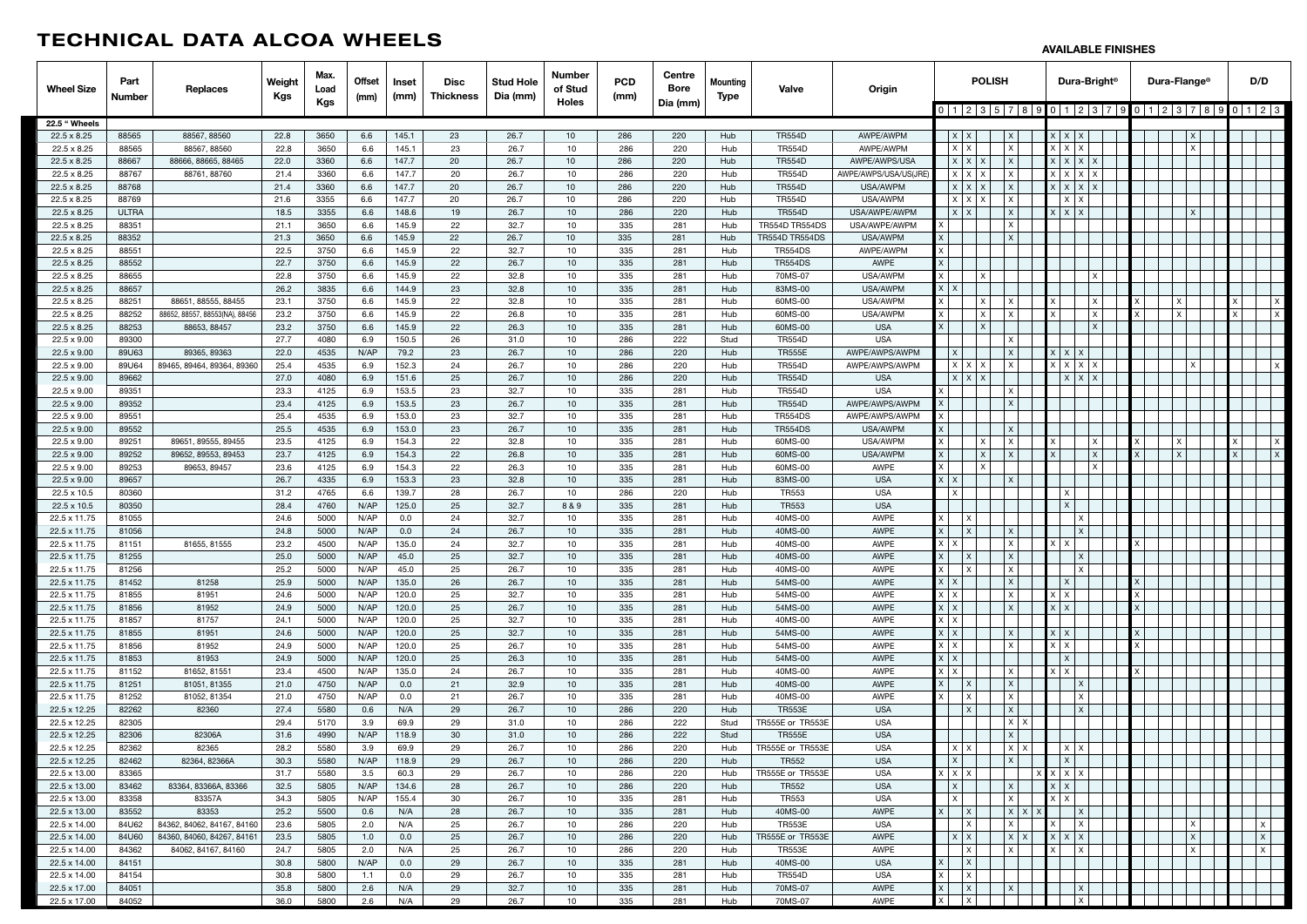

Alcoa aluminium disc wheel mounting dimensions are consistent with SAE J694 or ISO 4107 as applicable. The finish for Alcoa Wheels is specified by replacing the 6th digit "x" shown in the part number with the appropriate finish option. Finishes are defined as:

| 0 - Brushed finish on both sides as applicable*       | $7 - 1$ |
|-------------------------------------------------------|---------|
| 1 - Polished outside only                             | 8 - I   |
| 2 - Polished inside only<br>(same side as roll stamp) | 9 - B   |
| 3 - Polished both sides                               |         |

\*0 and 7 finish options are determined by inset or outset mounting positions and may not be finished on both sides. Reference data table for offset position and available finish options.

#### Additional Information:

- Dura-Bright® Wheels shine without polishing. Just wash with soap and water.
- Do not polish or clean Dura-Bright® Wheels with abrasives. Do not clean any Alcoa wheels with abrasives.
- Do not exceed maximum wheel load. Customer must compare OEM vehicle load rating to maximum wheel load rating.
- Do not overinflate. Refer to tyre manufacturer's recommendation for proper tyre pressure.
- Before mounting the tyre, perform a wheel fitment check to ensure proper clearance from obstructions.
- Some wheels may bear part numbers not shown in this Spec Guide. Before servicing these wheels, contact your Arconic wheel representative for proper load, inflation and part compatibility.
- Outset (positive) / inset (negative) The distance from the rim centerline to the mounting face of the wheel. Inset (negative) places the rim centerline inboard of the mounting face and outset (positive) places the rim centerline outboard of the wheel mounting face. (Outset is also half dual space for dual wheels.)
- Check with vehicle manufacturer or axle manufacturer before retrofitting to outset wide base wheels to ensure compatibility with axle and wheel end components. P/N 84U62x is not recommended for use on N-Spindle trailer axles.
- For wheels diameter 19.5" and below that are packaged with brand new hardware, the included hardware must be used. In this case, do not use your vehicle's original lug nuts or bolts. Keep a set of your original lug nuts or bolts in your vehicle in case of potential future need of mounting a spare wheel.
- P/Ns 88565x and 98565x are Alcoa Severe Service® Wheels.
- To obtain information about free training on proper installation and maintenance procedures, contact Arconic Wheel Products at 03 9311 5800 or on the web at alcoawheels.com.
- For details on accessories, see Alcoa Accessory Products Catalog.

vL ONE<sup>®</sup> finish on both sides as applicable\*

vL ONE® finish on both sides reference data table for offset position)

Brushed finish on both sides reference data table for offset position)

## No More **Polishing** A FORCE EVOLVED

Dura-Bright® Wheels are identified by adding "DB" at the end of the regular part number.

Dura-Flange® Wear Protection Wheels are identified by adding "DF" at the end of the regular part number.

The Dura-Bright® and Dura-Flange® Wear Protection options together are identified by the "DD" suffix.

The only finishes available for each part number are defined in the Finish Options column.

Dura-Bright

• Just 20kg

- 3355kg load rating
- 10-285mm PCD
- Just 23kg
- 3750kg load rating
- 10-335mm PCD

• Super Single • Just 30kg

• 5580kg load rating

22.5" X 12.25"

82462x



22.5" x 8.25" 88367x



22.5" x 8.25" 88252

#### Alcoa Ultra ONE® Wheels with MagnaForce® alloy

## HEAVY-DUTY WITHOUT THE HEAVY.

## THE LIGHTWEIGHT INNOVATION LEADER.

• Now just 23.5kg

- Available in 0", .98", and 2" offsets
- 5805kg load rating

22.5" x 14" 84U60x , 84U62x

- Just 18.5kg
- 3355kg load rating
- 10-285mm PCD



22.5" x 8.25" ULTRAx

- Now just 22kg or 25kg based on fitment
- 4535kg load rating • 10-285mm PCD





22.5" x 9" 89U63x , 89U64x

Alcoa Ultra ONE® Wheels with MagnaForce® alloy are now available in more sizes. Proprietary MagnaForce® alloy technology helps shed even more weight, making each wheel the lightest in the industry. That's a nice lift to your bottom line.

#### Alcoa Classic Wheels